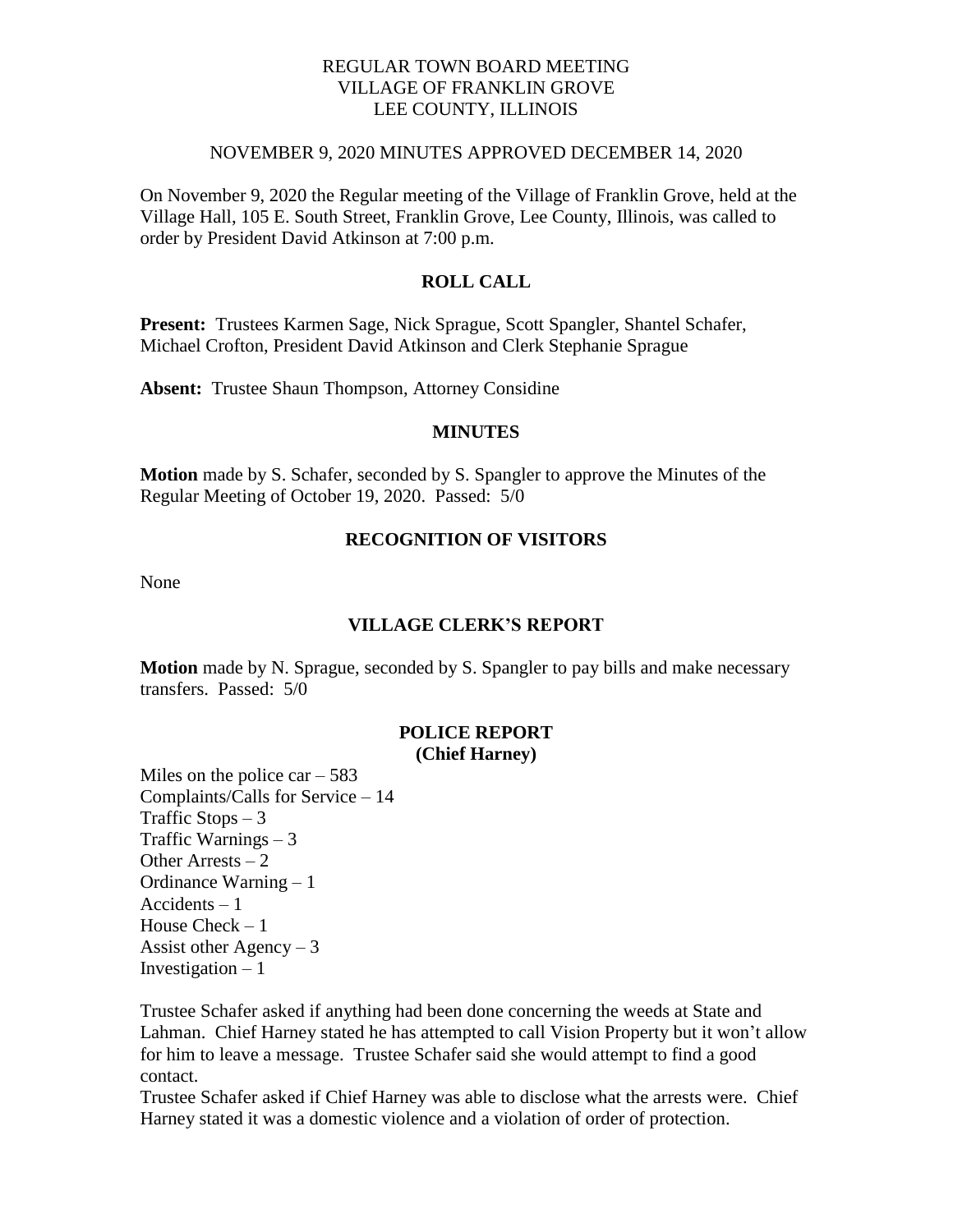# **LEGAL ISSUES (Attorney Considine)**

Trustee Schafer asked if President Atkinson has heard anything from Attorney Considine concerning the library. President Atkinson stated he thought Attorney Considine sent Trustee Schafer an email. President Atkinson will look for it and forward to Trustee Schafer.

## **GENERAL ISSUES**

President Atkinson informed the board there is around \$40,000 available to us to be reimbursed for corona virus mitigation. Trustee Spangler will check into bench type seating for board members.

President Atkinson stated Lee County is setting up a center for this type of situation, if we don't use our funds we can pass on to Lee County to help them with their project so it at least stays in our county.

Trustee Schafer asked about the possibility of supplying the fire department with masks. President Atkinson stated that will not work because it has to be specifically for the village corona virus mitigation.

# C**OMMITTEE REPORTS**

## **STREETS & ALLEYS**

(N. Sprague Chairman)

Trustee Sprague informed the board Eric Grover has started the village tree work. He is starting with the worst trees and is coming and going as his time permits between here and Rochelle.

He stated Martins should be starting their work soon and he will touch base with them to add Brown St. repairs.

Trustee Sprague asked about the damages to the leaf vac. Ron Miller stated it was jack knifed and the manifold cracked. President Atkinson told him to order a new one which is around \$214.

Trustee Sprague said the leaves should have been vacuumed up before Halloween and asked to make sure ours are done first.

## **WATER & SEWER**

(M. Crofton Chairman)

Trustee Crofton advised the guys are doing a great job at the water treatment plant, they have been catching up on 35 years of neglect in a few months.

**Motion** made by M. Crofton, seconded by S. Schafer to pay Stewart Spreading \$27,500 to clean out the digester.

They removed 15-25 ton. They will clean out 2-3 times a year to keep up with it.

# **COMMUNITY DEVELOPMENT**

(S. Schafer Chairman)